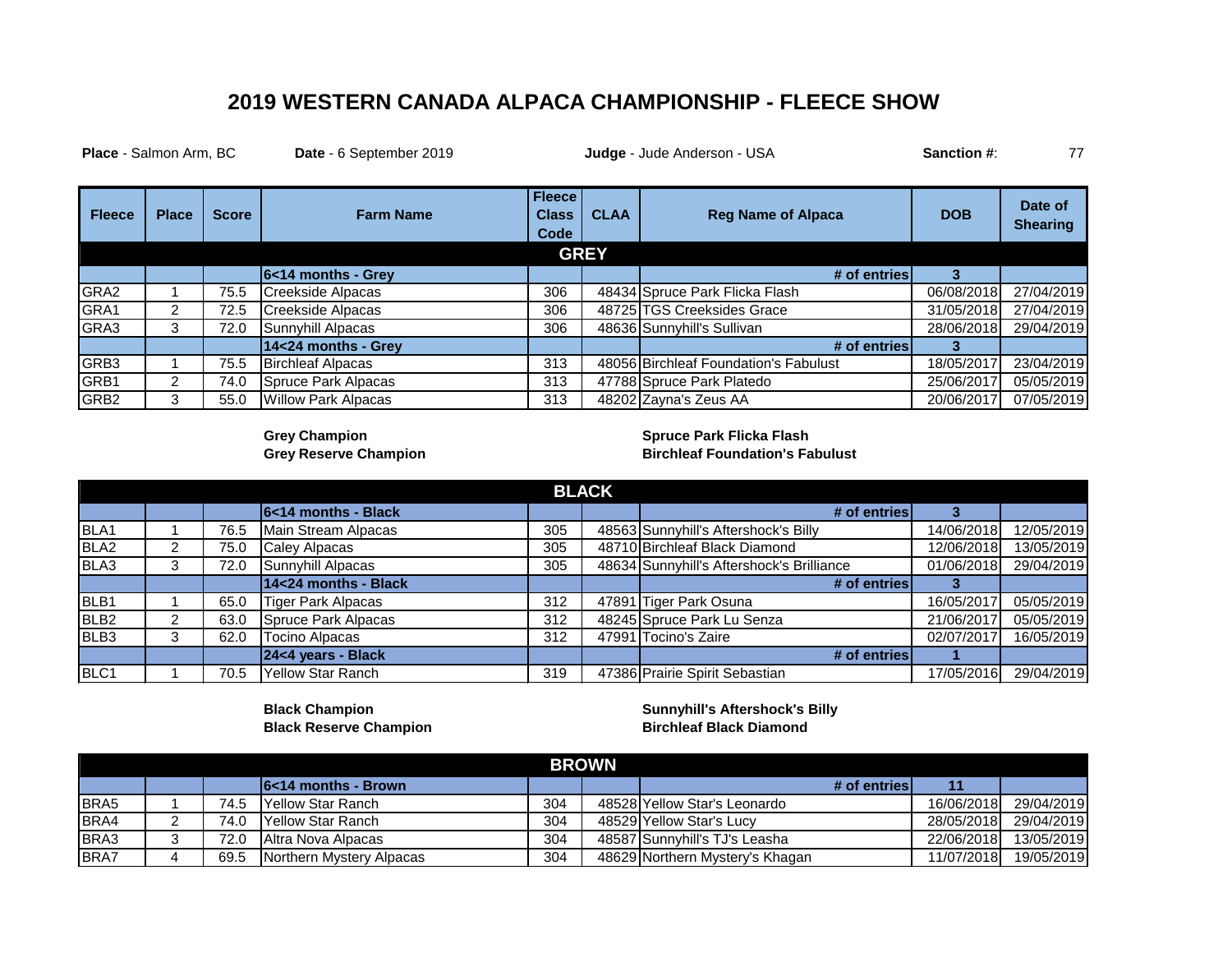|                  |   |      | 14<24 months - Brown     |     | # of entries                         |            |            |
|------------------|---|------|--------------------------|-----|--------------------------------------|------------|------------|
| BRB <sub>2</sub> |   | 70.5 | Sunnyhill Alpacas        | 311 | 47893 Tiger Lily Conopa's Smoak      | 13/06/2017 | 29/04/2019 |
| BRB <sub>3</sub> | າ | 70.0 | Altra Nova Alpacas       | 311 | 48422 Aftershock's Ace of Altra Nova | 04/06/2017 | 13/05/2019 |
| BRB4             | З | 69.0 | Dreamin Alpacas          | 311 | 47947 Gangster's Pystol Alyst        | 22/05/2017 | 11/05/2019 |
| BRB1             |   | 68.5 | KJ Alpacas               | 311 | 47936 Mahiko Alyst                   | 30/05/2017 | 23/04/2019 |
|                  |   |      | $24<4$ years - Brown     |     | # of entries                         |            |            |
| BRC1             |   | 78.0 | <b>Birchleaf Alpacas</b> | 318 | 47204 Birchleaf Foundation's Kanita  | 06/05/2016 | 03/05/2019 |
| BRC <sub>2</sub> |   | 62.0 | Creekside Alpacas        | 318 | 47219 TGS Lou's Eagle                | 24/06/2016 | 27/04/2019 |
|                  |   |      | $ 46$ years - Brown      |     | # of entries                         |            |            |
| BRD1             |   | 57.5 | Creekside Alpacas        | 325 | 45639 Tiger Park Taz                 | 06/06/2014 | 27/04/2019 |

**Brown Champion<br>Brown Reserve Champion** 

**Birchleaf Foundation's Kanita<br>Yellow Star's Leonardo** 

|                  | <b>FAWN</b> |      |                                |     |  |                                   |            |            |  |  |  |
|------------------|-------------|------|--------------------------------|-----|--|-----------------------------------|------------|------------|--|--|--|
|                  |             |      | 6<14 months - Fawn             |     |  | # of entries                      | 9          |            |  |  |  |
| FAA14            |             | 77.0 | Sunnyhill Alpacas              | 303 |  | 48635 Sunnyhill's KP's Zoey       | 10/07/2018 | 29/04/2019 |  |  |  |
| <b>FAA13</b>     | 2           | 75.5 | Sunnyhill Alpacas              | 303 |  | 48637 Sunnyhill's Conopa's Solo   | 08/07/2018 | 29/04/2019 |  |  |  |
| FAA <sub>2</sub> | 3           | 72.5 | <b>Burton Alpacas</b>          | 303 |  | 48831 Essentially Impact Burt     | 16/05/2018 | 12/05/2019 |  |  |  |
| FAA3             | 4           | 72.0 | Averegan Alpacas/Hubbert Farms | 303 |  | 48688 Neferous                    | 03/10/2018 | 04/05/2019 |  |  |  |
|                  |             |      | 14<24 months - Fawn            |     |  | # of entries                      | 6          |            |  |  |  |
| FAB <sub>6</sub> |             | 77.5 | Dreamin Alpacas                | 310 |  | 48427 Dreamin Conopa's Rambo      | 15/05/2017 | 11/05/2019 |  |  |  |
| FAB <sub>5</sub> | 2           | 73.0 | <b>IOne Tree Farms</b>         | 310 |  | 48353 DLH Georgia                 | 15/05/2017 | 04/05/2019 |  |  |  |
| FAB <sub>2</sub> | 3           | 72.5 | <b>Birchleaf Alpacas</b>       | 310 |  | 48060 Birchleaf Over the Top      | 22/05/2017 | 02/05/2019 |  |  |  |
| FAB <sub>3</sub> | 4           | 72.0 | <b>KJ Alpacas</b>              | 310 |  | 47942 Karizma Alyst               | 03/06/2017 | 11/05/2019 |  |  |  |
|                  |             |      | 24<4 years - Fawn              |     |  | # of entries                      |            |            |  |  |  |
| FAC1             |             | 85.0 | Tiger Lily Ranch               | 317 |  | 47416 Tiger Lily Shaka's Mercedes | 29/05/2016 | 05/05/2019 |  |  |  |
| FAC <sub>2</sub> | 2           | 84.0 | Tiger Lily Ranch               | 317 |  | 47417 Tiger Lily Shaka's Pillar   | 31/05/2016 | 05/05/2019 |  |  |  |
| FAC <sub>3</sub> | 3           | 65.0 | Dreamin Alpacas                | 317 |  | 47014 Dreamin Jase                | 29/05/2015 | 11/05/2019 |  |  |  |
| FAC4             | 4           | 60.0 | Creekside Alpacas              | 317 |  | 46395 Tiger Park Daisy            | 10/06/2015 | 27/04/2019 |  |  |  |

**Fawn Reserve Champion** 

**Fawn Champion Tiger Lily Shaka's Mercedes**

|                  |   |      |                            |     | <b>LIGHT</b> |                              |            |            |
|------------------|---|------|----------------------------|-----|--------------|------------------------------|------------|------------|
|                  |   |      | 6<14 months - Light        |     |              | # of entries                 | 10         |            |
| LTA <sub>3</sub> |   | 73.0 | <b>Burton Alpacas</b>      | 302 |              | 48836 Everclear Burt         | 03/06/2018 | 12/05/2019 |
| LTA <sub>2</sub> | ົ | 72.5 | <b>Birchleaf Alpacas</b>   | 302 |              | 48594 Birchleaf Won't Forget | 24/06/2018 | 27/04/2019 |
| LTA <sub>5</sub> | 3 | 72.0 | Averegan Alpacas           | 302 |              | 48675 A Wanted Mans Nelita   | 01/10/2018 | 04/05/2019 |
| LTA <sub>1</sub> |   | 71.0 | <b>Birchleaf Alpacas</b>   | 302 |              | 48595 Birchleaf I Remember   | 15/05/2018 | 28/04/2019 |
|                  |   |      | $1424$ months - Light      |     |              | # of entries                 |            |            |
| LTB <sub>2</sub> |   | 69.0 | Brycarda Alpacas           | 309 |              | 48036 Brycarda's Bourbon     | 05/07/2017 | 04/05/2019 |
| LTB <sub>1</sub> | ົ | 65.5 | Brycarda Alpacas           | 309 |              | 48035 Brycarda's Isabella    | 11/07/2017 | 04/05/2019 |
| LTB <sub>3</sub> | 3 | 59.0 | <b>Willow Park Alpacas</b> | 309 |              | 48203 Zabrina AA             | 02/07/2017 | 07/05/2019 |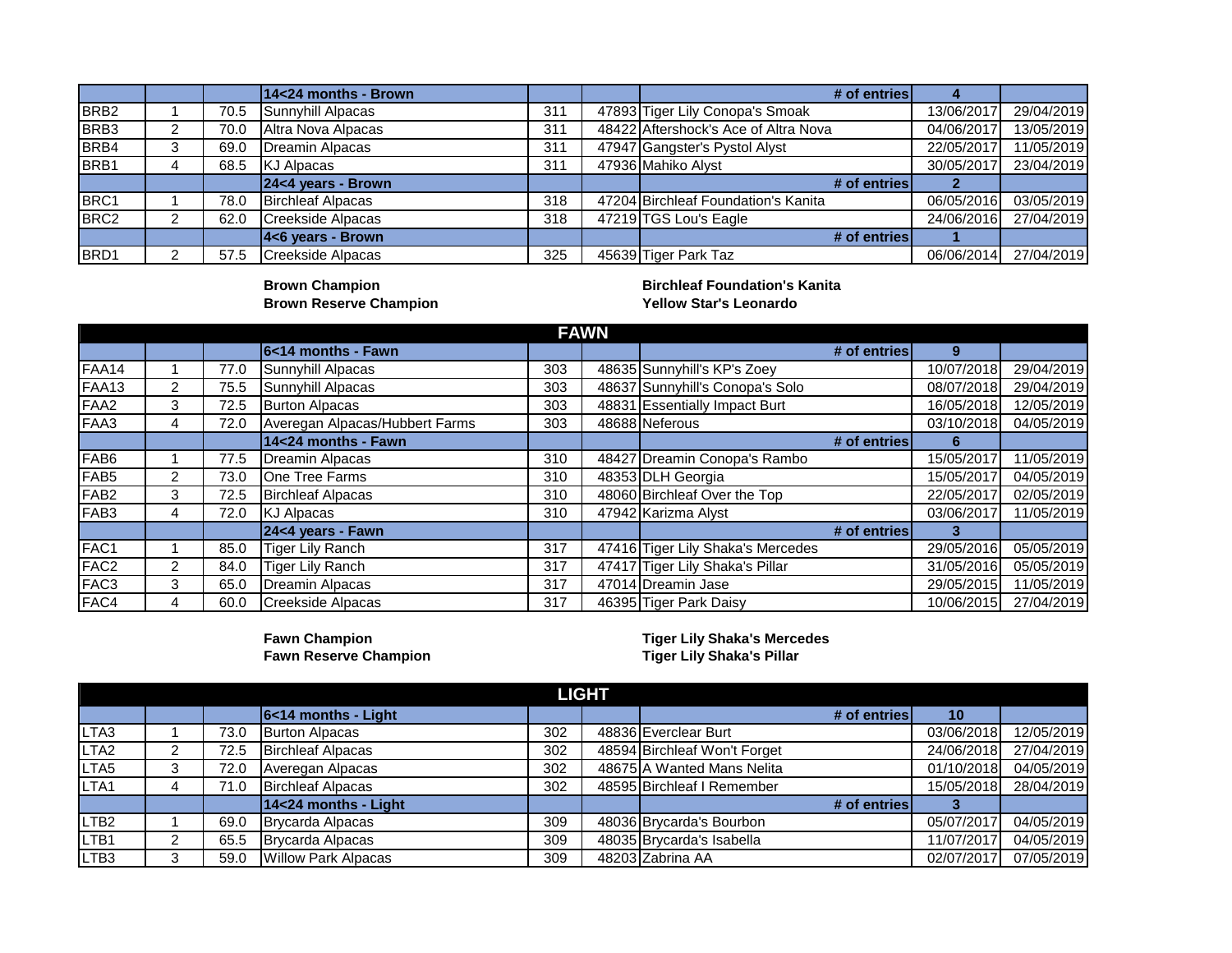|                   |      | $ 24<4$ years - Light    |     | # of entries                       |            |            |
|-------------------|------|--------------------------|-----|------------------------------------|------------|------------|
| LTC <sub>2</sub>  | 72.0 | <b>Tocino Alpacas</b>    | 316 | 47529 Tocino's Indiana             | 28/07/2016 | 16/05/2019 |
| LTC <sub>1</sub>  | 63.0 | <b>ICircle O Alpacas</b> | 316 | 47667 SNDG NOAH                    | 18/05/2016 | 04/05/2019 |
| ILTC <sub>3</sub> | 62.0 | <b>Sunnyhill Alpacas</b> | 316 | 47567 Sunnyhill's Conopa's Fabiana | 28/06/2016 | 29/04/2019 |
|                   |      | 6 years + Light          |     | # of entries                       |            |            |
| ILTE <sub>1</sub> | 57.5 | Forget the Paint Alpacas | 330 | 43496 BR Rum's Bocelli             | 15/05/2012 | 19/05/2019 |

**Light Champion Everclear Burt Light Reserve Champion Birchleaf Won't Forget**

|                  |                |      |                               |     | <b>WHITE</b> |                                   |            |            |
|------------------|----------------|------|-------------------------------|-----|--------------|-----------------------------------|------------|------------|
|                  |                |      | 6<14 months - White           |     |              | # of entries                      | 10         |            |
| WHA3             |                | 78.0 | <b>Tiger Park Alpacas</b>     | 301 |              | 48432 Tiger Park Excell           | 22/05/2018 | 05/05/2019 |
| WHA10            | 2              | 77.5 | <b>Hubbert Farms</b>          | 301 |              | 48586 Sunnyhill's KP's Azeka      | 22/06/2018 | 04/05/2019 |
| WHA1             | 3              | 75.0 | <b>Birchleaf Alpacas</b>      | 301 |              | 48593 Birchleaf Stand Up          | 12/06/2018 | 28/04/2019 |
| WHA4             | 4              | 74.5 | Brycarda Alpacas              | 301 |              | 48642 Brycarda's Sauvignon Blanc  | 09/07/2018 | 04/05/2019 |
|                  |                |      | 14<24 months - White          |     |              | # of entries                      | 8          |            |
| WHB8             |                | 79.5 | Sunnyhill Alpacas             | 308 |              | 48075 Sunnyhill's Adriano         | 11/06/2017 | 29/04/2019 |
| WHB <sub>2</sub> | 2              | 76.5 | Sunnyhill Alpacas             | 308 |              | 47892 Tiger Lily Conopa's Maroon  | 28/05/2017 | 29/04/2019 |
| WHB1             | 3              | 69.5 | Tiger Park Alpacas            | 308 |              | 47895 Tiger Park Biagini          | 12/06/2017 | 05/05/2019 |
| WHB7             | 4              | 67.0 | One Tree Farms                | 308 |              | 48896 DLH Milo                    | 15/06/2017 | 04/05/2019 |
|                  |                |      | 24<4 years - White            |     |              | # of entries                      |            |            |
| WHC <sub>2</sub> |                | 75.0 | Main Stream Alpacas           | 315 |              | 48057 Birchleaf Complete          | 24/04/2017 | 13/05/2019 |
| WHC1             | 2              | 72.5 | <b>Birchleaf Alpacas</b>      | 315 |              | 47203 Birchleaf Foundation's Ziba | 27/05/2016 | 02/05/2019 |
| WHC <sub>3</sub> | 3              | 70.5 | Sunnyhill Alpacas             | 315 |              | 47562 Sunnyhill's Conopa's Brutus | 29/05/2016 | 29/04/2019 |
|                  |                |      | 4<6 years - White             |     |              | # of entries                      |            |            |
| WHD1             |                | 68.5 | Tocino Alpacas/Hathor Alpacas | 322 |              | 44406 Tocino's Genesis Express    | 08/08/2013 | 16/05/2019 |
|                  |                |      | $6$ years + White             |     |              | # of entries                      |            |            |
| WHE <sub>2</sub> |                | 71.0 | <b>Tocino Alpacas</b>         | 329 |              | 43785 Tocino's Matrix             | 25/07/2012 | 16/05/2019 |
| WHE1             | $\overline{2}$ | 65.5 | <b>Tocino Alpacas</b>         | 329 |              | 41331 Mountain View's Titan       | 12/06/2010 | 16/05/2019 |

**White Champion Sunnyhill's Adriano White Reserve Champion Tiger Park Excell**

|                  |       |                                 |     | <b>MULTI</b> |                               |            |            |
|------------------|-------|---------------------------------|-----|--------------|-------------------------------|------------|------------|
|                  |       | <u> 16&lt;14 months - Multi</u> |     |              | # of entries                  |            |            |
| MUA1             | 70.50 | Tiger Lily Ranch                | 307 |              | 48439 Tiger Lily Shaka's Happ | 15/06/2018 | 05/05/2019 |
| MUA <sub>2</sub> | 66.00 | <b>IFarrago Ranch</b>           | 302 |              | 48828 Yellow Star's Alex      | 01/06/2018 | 28/04/2019 |